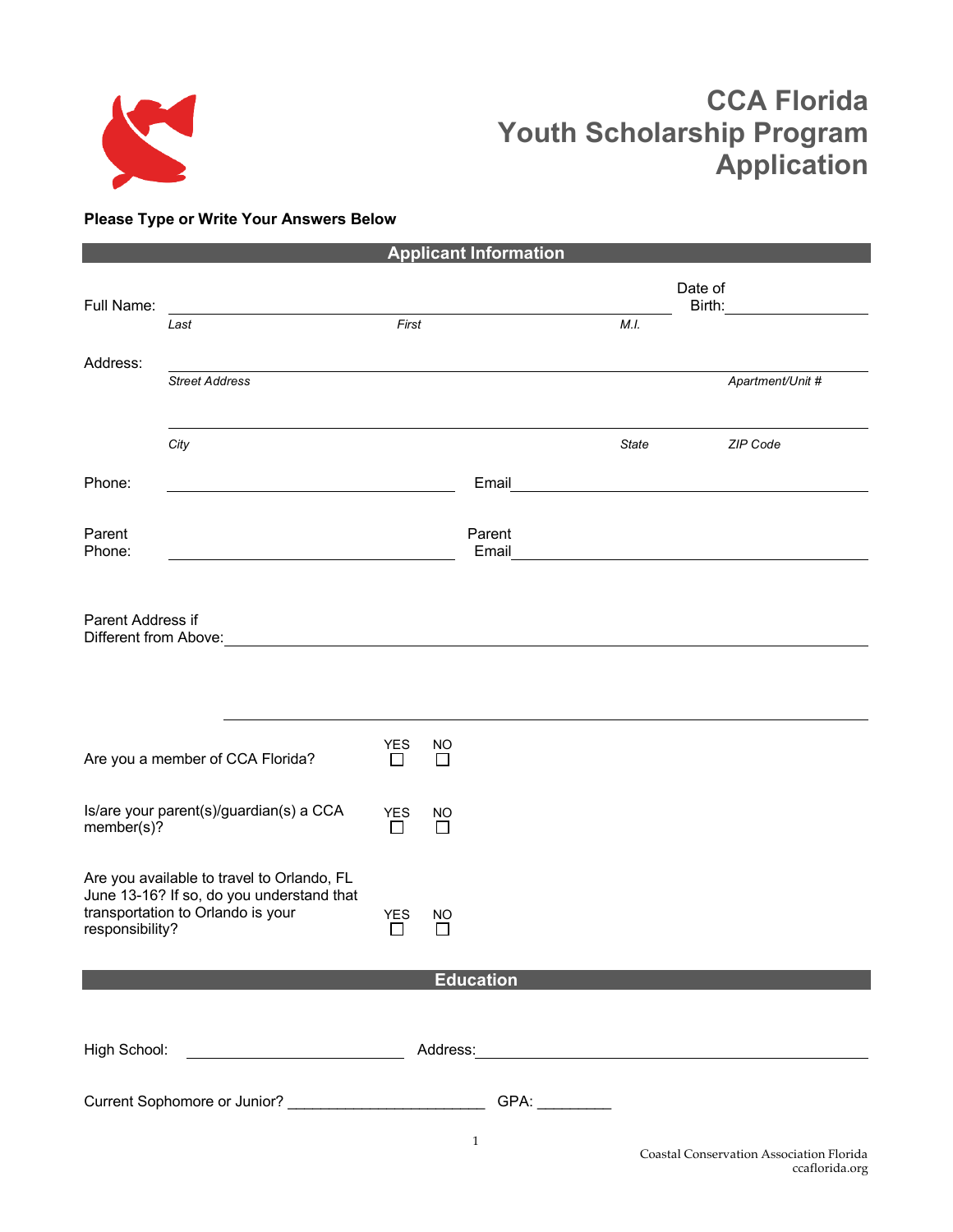#### **References**

| submit a letter of recommendation.                                                                                                                                                                                                               | Please list your two professional references, these may not be family members or friends. Each reference must |
|--------------------------------------------------------------------------------------------------------------------------------------------------------------------------------------------------------------------------------------------------|---------------------------------------------------------------------------------------------------------------|
| Full Name:                                                                                                                                                                                                                                       |                                                                                                               |
| Company:<br><u> 1980 - Johann Barn, mars ann an t-Amhain Aonaich an t-Aonaich an t-Aonaich an t-Aonaich an t-Aonaich an t-Aon</u>                                                                                                                |                                                                                                               |
| Address:<br><u> 1989 - Johann Stoff, deutscher Stoffen und der Stoffen und der Stoffen und der Stoffen und der Stoffen und der</u>                                                                                                               |                                                                                                               |
|                                                                                                                                                                                                                                                  |                                                                                                               |
| Company:<br><u>state and the state of the state of the state of the state of the state of the state of the state of the state of the state of the state of the state of the state of the state of the state of the state of the state of the</u> |                                                                                                               |
| Address:                                                                                                                                                                                                                                         |                                                                                                               |
|                                                                                                                                                                                                                                                  | <b>Extracurricular Activities</b>                                                                             |
| Club/Sport/<br>Service:                                                                                                                                                                                                                          | Duration: Duration:                                                                                           |
| Position:                                                                                                                                                                                                                                        |                                                                                                               |
| Responsibilities/                                                                                                                                                                                                                                |                                                                                                               |
| Club/Sport/                                                                                                                                                                                                                                      |                                                                                                               |
| Service:                                                                                                                                                                                                                                         | Duration: Duration:                                                                                           |
| Position:                                                                                                                                                                                                                                        |                                                                                                               |
| Responsibilities/<br>Accomplishments                                                                                                                                                                                                             |                                                                                                               |
|                                                                                                                                                                                                                                                  |                                                                                                               |
| Club/Sport/<br>Service:                                                                                                                                                                                                                          | Duration: <u>_________</u>                                                                                    |
| Position:                                                                                                                                                                                                                                        |                                                                                                               |
| Responsibilities/<br>Accomplishments                                                                                                                                                                                                             |                                                                                                               |

*If you would like to note more of your extracurricular activities, sports, jobs, or volunteer service hours, please include a separate page with this information.*